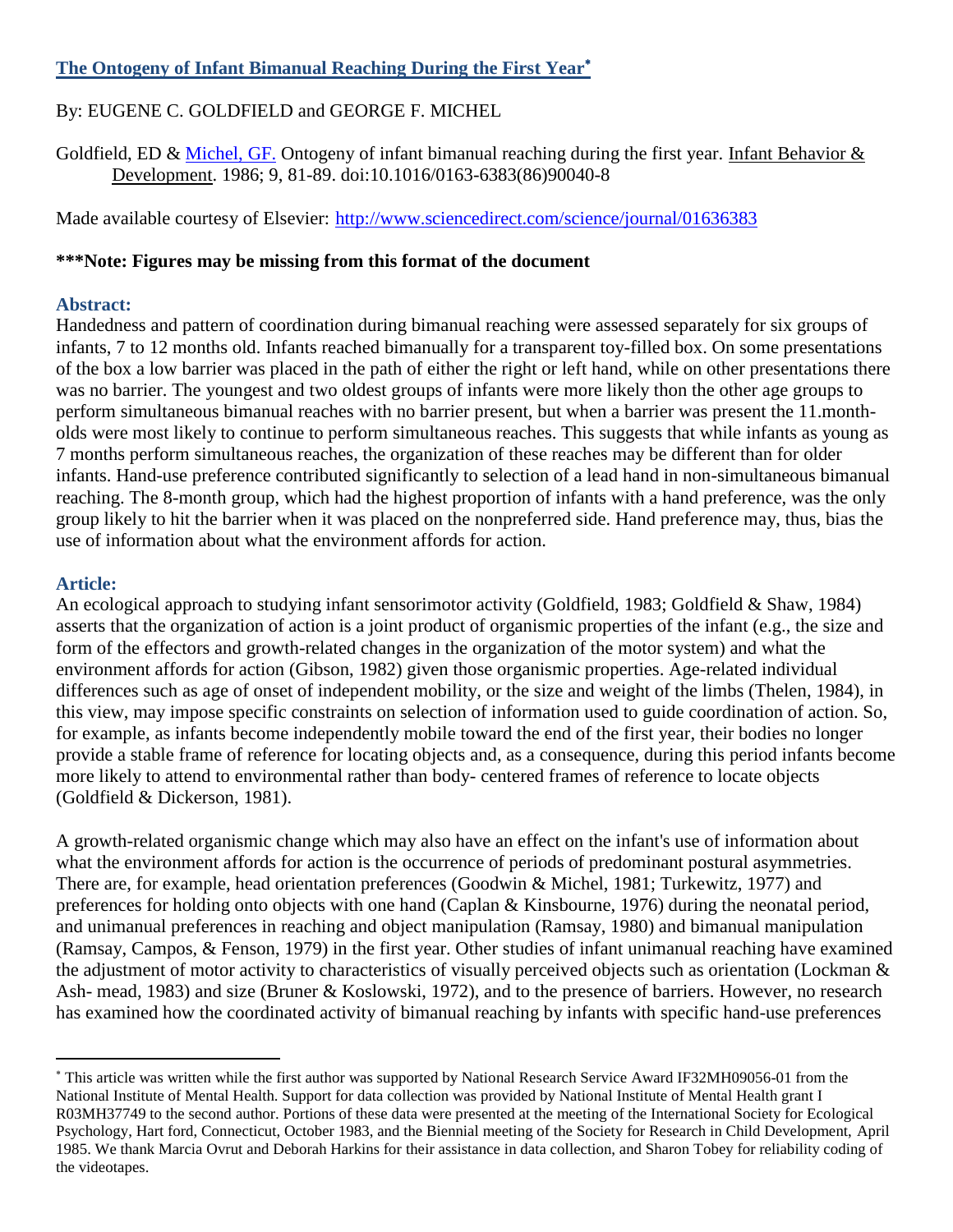is adjusted to the location of a barrier to the right or left of midline which could potentially perturb the path of the reaching hand.

The present study took two steps not employed in other studies to examine how bimanual reaching is scaled to both interindividual differences in hand use and perturbations to the path of one of the hands. First, infants were tested with a "lure" object that required reaching out with both hands for grasp and retrieval (i.e., the lure was relatively large compared with the span of the infant's grasp). Previous studies of bimanual coordination have used objects that could be readily grasped and retrieved by one hand. Hence bimanual coordination often referred to the ability to change hand use when reaching by the nearest hand was blocked (Bruner, 1971).

Second, we used an independent measure of hand-use preference as a means of identifying interindividual differences in infants (Michel, 1983). In this way, we were able to group infants into those who had a right- or left-hand preference, and those who showed no preference. Perturbing the actions of the infant's preferred hand might affect bimanual coordination in ways that are different than if the actions of the nonpreferred hand are perturbed.

#### **METHOD**

#### *Subjects*

The 57 infants in this study were selected from 95 infants participating in a larger study of infant hand use. The sole criterion for selection was that each fall into one of six age groups ranging from 7 to 12 months. All infants were recruited from hospital birthlists in the Boston metropolitan area. Parents were initially contacted by letter and then with a follow-up telephone call. Participating parents were paid travelling expenses to the laboratory. The final sample consisted of six groups: 9 7-month-olds ( $M = 6.72$ , Range = 5.97-7.25), 10 8-month-olds ( $M =$ 7.88, Range = 7.57-8.39), 10 9-month-olds (M= 8.96, Range =8.76-9.31), 9 10-month-olds (M= 10.07, Range = 9.66-10.62), 10 11 month-olds (M = 10.86, Range = 10.30-11.57), and 9 12-month-olds (M = 12.28, Range = 11.61-13.28).

#### *Apparatus*

Infant handedness was assessed by individual presentation of the following toys: a star, bracelet, red rattle, two yellow rattles, cube suspended on a stiff wire, two wire-suspended rings, two pop-it beads, ball in a cage, ball with clacker inside, two windup monkeys, plastic keys on a ring, small windmill, stacking rings, phone receiver, busy box, three nesting cups, xylophone, and windup bird in a transparent plastic box.

Reaching was assessed by presenting each infant with a transparent plastic cube with a hinged top, called the "toy box." The toy box was 14.6 cm on each side and was filled with an assortment of the toys used in the handedness task. The toy box was placed on a 20x 41 x 53 cm plexiglas platform positioned on a table top so that when the infant was seated on the table, his legs were under the platform and he could reach for the toybox at chest height. The platform top was covered with a sheet of white paper with a drawn grid of 2.5 cm squares to accurately position the toy box and barrier. A 9 x 18 cm piece of wood clamped to the top of the platform between the infant and the toybox served as a barrier. The barrier was positioned 9 cm from the infant on all barrier trials, and the distance from the toy box to the edge of the platform with or without the barrier present was 18 cm. A black and white television camera (Panasonic WV 3082) suspended from the ceiling at a distance of 170 cm above the platform provided an overhead view of the infant, toybox, and barrier. The video signal was recorded for later analysis on a videotape recorder (Panasonic NV3160).

#### *Procedure*

For the handedness test, each infant sat across from the experimenter on the carpeted floor with the parent seated nearby. The experimenter presented each of the individual toys to the infant's midline, and each of the pairs of identical toys at the shoulder line in the order listed above. A research assistant scored the hand used for initial contact with the toy and took notes on the characteristics of manipulation.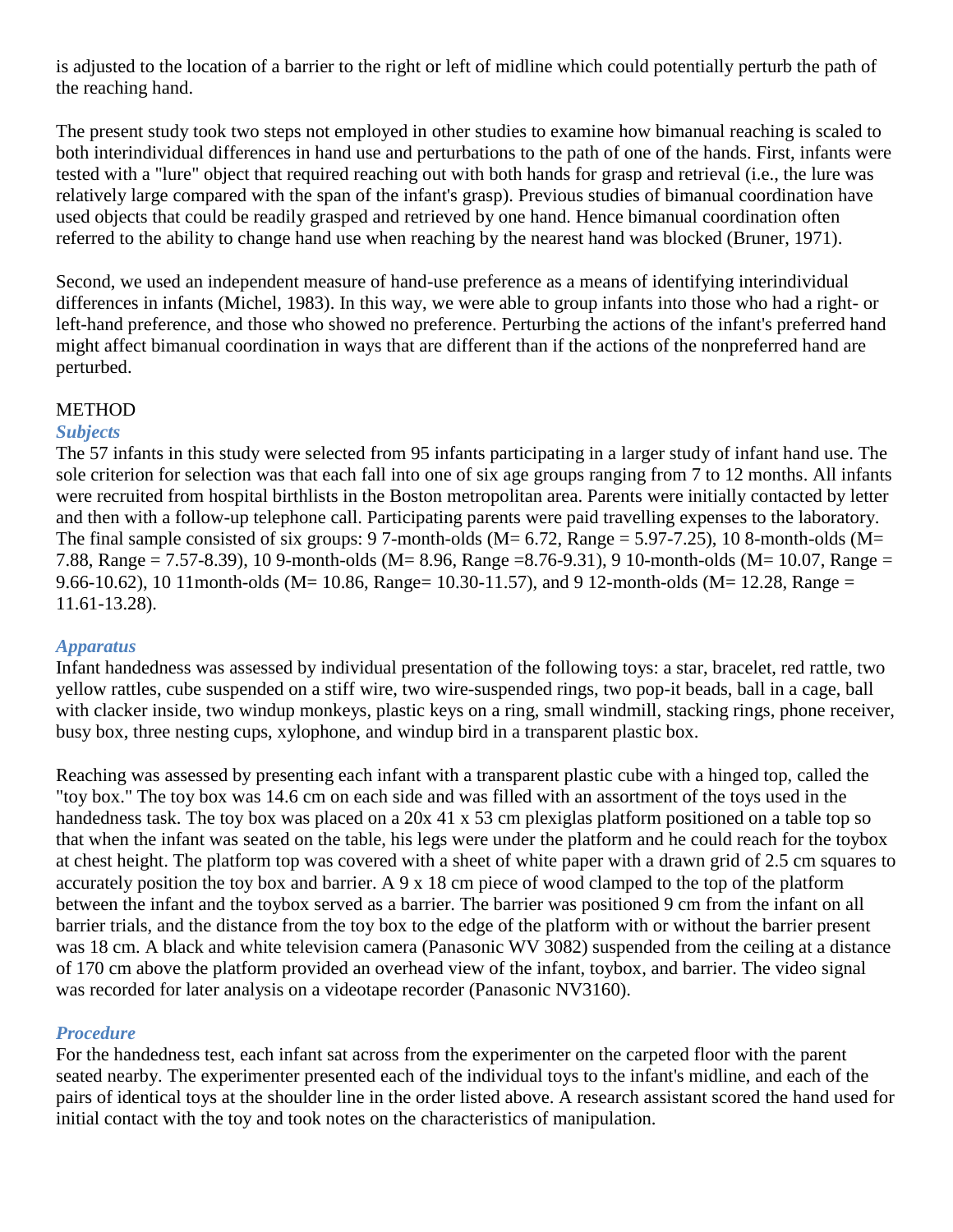Following the handedness assessment, each infant was seated on the tabletop in front of the platform and toybox. The parent sat in a chair behind the infant and held the infant's hands at shoulder height until the experimenter asked the parent to simultaneously release the hands for each trial. A trial was begun when the infant was settled, a toy was lifted from the toybox by the experimenter and then replaced, and the parent was holding the infant's hands. Each infant was presented with a maximum of four trials in each of three conditions: no barrier, barrier to the left of midline, and barrier to the right of midline. No barrier trials were presented both before and after barrier trials. The order of left and right presentation of barrier trials was counterbalanced over infants. The infants reached for the toybox during each of the four trials 37% of the time, on 3 of 4 trials 42% of the time, and on 2 of 4 trials 19% of the time. All infants reached for the toy box at least one time during each set of four trials.

### *Scoring*

Both the infant's hand preference on the handedness assessment and performance on the reaching task were scored after testing was complete. The infant's hand preference was determined by reviewing on the scoring sheet which hand was used to make initial contact with each of the presented toys on each trial. A handedness score based upon binomial probability was computed to quantify the degree of handedness. Infants with scores greater than 13/18 or less than 5/18 (where binomial probability equals .05) were classified as right and left handed, respectively. All other scores were classified as "no preference."

Reaching was scored by reviewing the videotapes for the type of reach by each hand per trial. The frequency of nine different reaching activities was initially scored: rest on platform, manipulate platform or barrier, hit barrier, extend and hover without reaching the toybox, extend arm to the side while rhythmically twitching the hand, extend and touch the toybox in advance of the other hand (nonsimultaneous reach), extend and touch the toybox after the other hand did so, extend both hands simultaneously and touch the toybox (simultaneous reach), and reach around the barrier to touch the toybox. Three patterns accounted for the majority of infant reaches: simultaneous reaches (.27), nonsimultaneous reaches (.51), and hitting the barrier with one hand while the other hand makes contact with the toybox (.10).

#### *Interobserver Agreement*

A second coder independently scored the videotapes for the reaching activity of a random sample of half of the infants in each age group. Based upon a sample of 310 observations, we first computed percentage agreement for each of the three types of reaching using the formula: agreements/agreements + disagreements. The results were: .92 for nonsimultaneous reaches, .85 for simultaneous reaches, and .90 for one hand hitting the barrier. We also computed Cohen's Kappa by fitting the three reaching categories and two coders into an agreement matrix. Kappa was found to be .79. The data analysis which follows is based upon the scores of the first coder.

#### RESULTS

#### *Handedness Status*

The distribution of infant handedness (right, left, no preference) by age and sex for the sample of 57 infants is presented in Table 1. There was no significant association of age group with hand-use preference,  $05$ ) = 4.70,  $p > 0.1$ , nor was the distribution of right-handedness associated with age,  $0.05$  = 9.4, p = .094.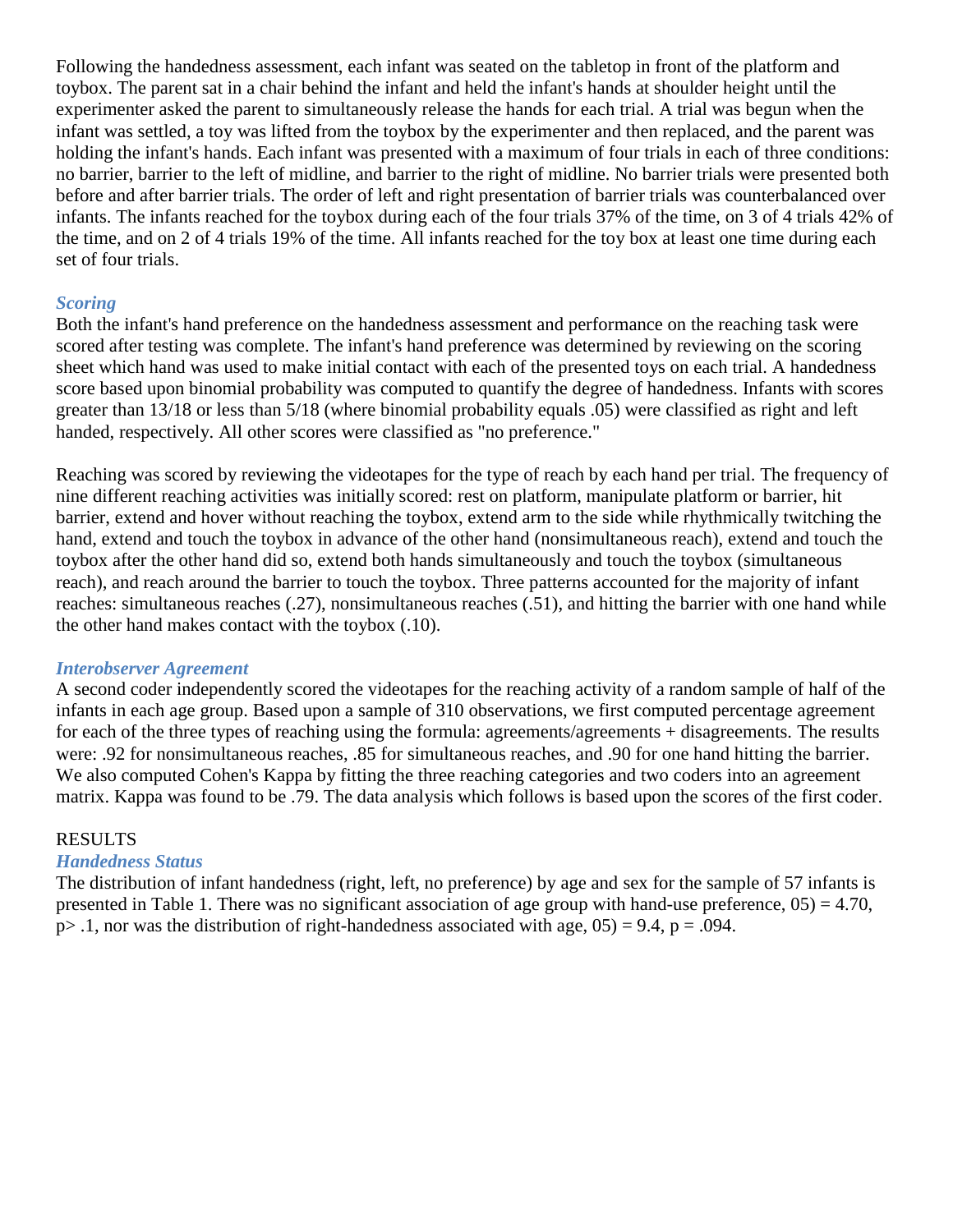|                  |    | Hand-Use Preference |      |      |  |
|------------------|----|---------------------|------|------|--|
| Age <sup>o</sup> | n  | Right               | Left | None |  |
|                  |    |                     |      |      |  |
|                  | 10 |                     |      |      |  |
|                  | 10 |                     |      |      |  |
| 10               |    |                     |      |      |  |
|                  | 10 |                     |      |      |  |
| 12               |    |                     |      |      |  |
| Total            | 57 | 26                  | 12   | 19   |  |

TABLE 1

<sup>o</sup> Age is in months.

In all, 46% of the sample had significant right hand-use preferences, 21 To had left hand-use preferences, and 33% showed no preference.

### *Bimanual Reaching*

All analyses of bimanual reaching were based upon the general linear models procedure for ANOVA and were computed on individual proportions. Because there were no significant differences in proportion of any of the reaches for the first and second set of no-barrier trials, these trials were combined for all the analyses. All post hoc analyses are based on Duncan's test.

**Simultaneous Reaches.** Assessment of the proportion of simultaneous reaches on no-barrier trials provides a measure of the relative coordination of the hands when there is no environmental perturbation. Table 2A presents the proportion of simultaneous reaches as a function of age and barrier position. A 6 (age: 7, 8, 9, 10, 11, and 12 months) x 3 (hand preference: right, left, none) x 2 (sex: male, female) ANOVA was performed to examine the relative contributions of age, hand preference, and sex to the likelihood of simultaneous reaching.

There was a significant interaction between age and hand preference,  $F(9,56) = 4.13$ ,  $p = .0013$ . Post hoc tests revealed that the significant effect was due primarily to the youngest and two oldest groups performing significantly more simultaneous reaches than the intermediate age groups. Inspection of Table 1 suggests that the distribution of hand preference in these groups may explain the difference. The 7-, 11-, and 12-month groups have the highest proportions of non-right-handed infants of the six age groups.

To further examine the interaction between hand-use preference and simultaneous reaching, analyses were conducted on the effects of the barrier to the right or left of the infant's midline. When the barrier was on the right side, there was a significant main effect of hand preference,  $F(2,56) = 4.66$ ,  $p = .016$ , and a significant age x hand preference interaction,  $F(9,56) = 4.64$ ,  $p = .0006$ , and when the barrier was on the left side, there was a significant main effect of age,  $F(5,56) = 3.59$ ,  $p = .01$ . Post hoc analyses revealed that both when the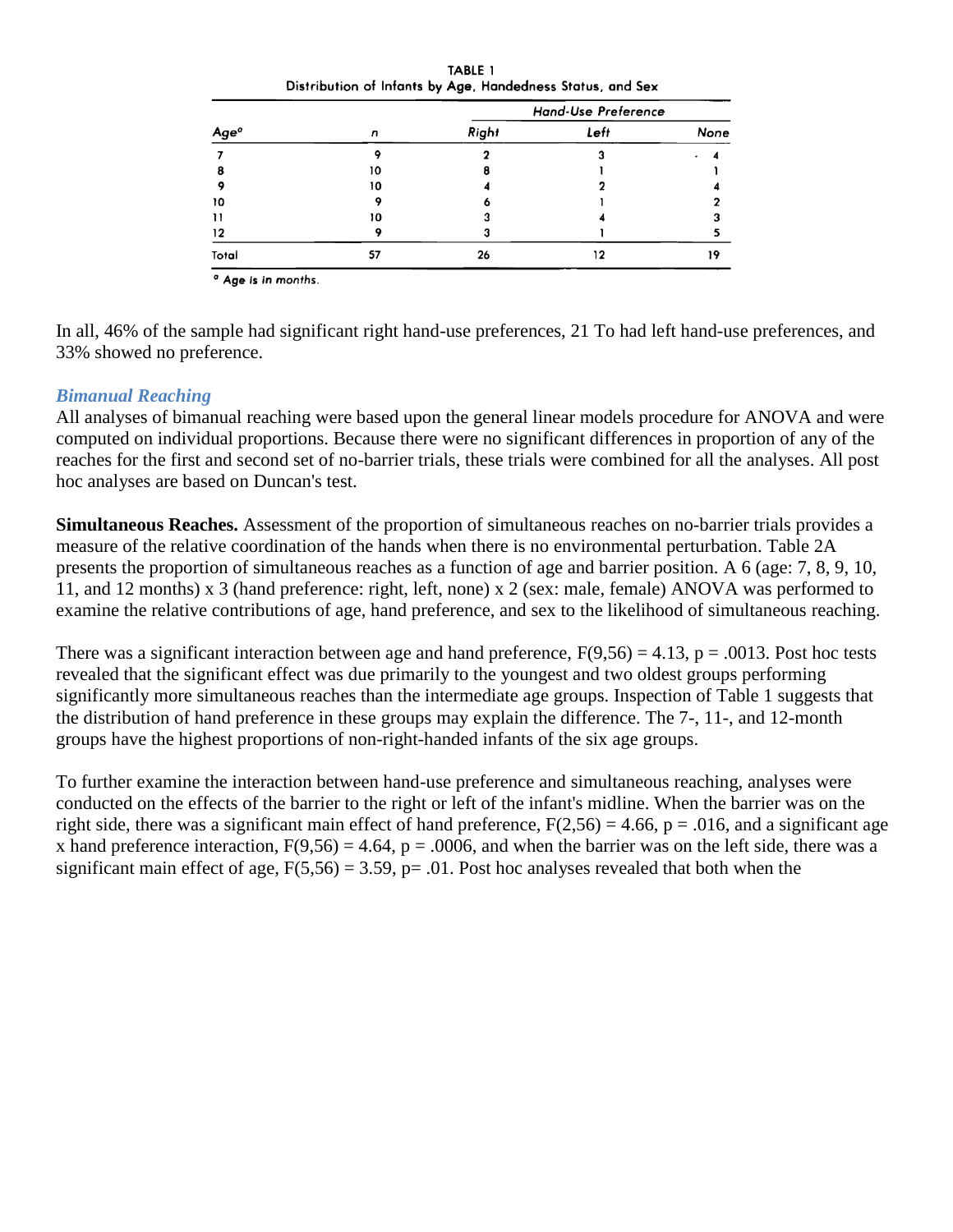|                                                                              | <b>TABLE 2</b>           |  |  |
|------------------------------------------------------------------------------|--------------------------|--|--|
| Effect of Age, Barrier Position, and Hand-Use Preference on Simultaneous and |                          |  |  |
|                                                                              | Nonsimultaneous Reachina |  |  |

|      |     |                                    |      |     |                      | <b>Barrier Position</b> |     |              |      |
|------|-----|------------------------------------|------|-----|----------------------|-------------------------|-----|--------------|------|
|      |     | No Barrier                         |      |     | <b>Right Barrier</b> |                         |     | Left Barrier |      |
|      |     |                                    |      |     |                      | Hand-Use Preference     |     |              |      |
| Ageº | R   | L                                  | None | R   | L                    | None                    | R   | L            | None |
|      |     | A. Simultaneous Reaching           |      |     |                      |                         |     |              |      |
| 7    | .81 | .39                                | .29  | .42 | .07                  | .00                     | .00 | .32          | .00  |
| 8    | .22 | .25                                | . 17 | .00 | .25                  | .99                     | .03 | .25          | .33  |
| 9    | .71 | .00                                | .24  | .00 | .00                  | .18                     | .08 | .00          | .04  |
| 10   | .09 | .75                                | .36  | .00 | .00                  | .38                     | .00 | .00          | .00  |
| 11   | .72 | .20                                | .17  | .64 | .06                  | 17.                     | .55 | .13          | .41  |
| 12   | .13 | . 13                               | .51  | .00 | .00                  | .25                     | .00 | .00          | .10  |
|      |     |                                    |      |     |                      | Lead Hand               |     |              |      |
|      |     | R                                  | L    | R   |                      | L                       | R   |              | L    |
|      |     | <b>B. Nonsimultaneous Reaching</b> |      |     |                      |                         |     |              |      |
| 7    |     | .10                                | .44  | .00 |                      | .56                     | .64 |              | .12  |
| 8    |     | .41                                | .35  | .28 |                      | .46                     | .56 |              | .18  |
| 9    |     | .37                                | .27  | .10 |                      | .47                     | .70 |              | .22  |
| 10   |     | .51                                | .29  | .18 |                      | .38                     | .54 |              | .31  |
| Н    |     | .39                                | .23  | .08 |                      | .57                     | .35 |              | .16  |
| 12   |     | .42                                | . 12 | .47 |                      | .35                     | .54 |              | .31  |

<sup>a</sup> Age is in months.

barrier was on the left and right sides, respectively, the 11-month group differed significantly from the other age groups. No other group differences were statistically significant.

**Nonsimultaneous Reaches.** On no-barrier trials, 66% of bimanual reaches were characterized by one hand leading the other (i.e., nonsimultaneous reaches). This raises the question of whether the infant's hand-use preference contributed to the selection of a lead hand in reaching, and whether the presence of a barrier has a differential effect on that selection as a function of age and sex. Table 2B presents the proportion of nonsimultaneous reaches with the right or left hand leading as a function of age and barrier position. With no barrier present, there was a significant age main effect,  $F(5,56) = 2.83$ , p= .031, for the likelihood that the right hand was the leading one, and a hand preference main effect,  $F(2,56) = 5.40$ ,  $p = .0095$ , for the likelihood that the left hand was the leading one. In both cases, post hoc analyses indicated that the effect was due to the 7 month group, who had only 22o of infants with a right hand-use preference, being less likely to lead with the right hand than the other groups.

With the barrier on the right side, there was a significant age effect,  $F(5,56) = 4.55$ ,  $p = .003$ . The 8- and 12month groups were less likely to have a right-hand lead disrupted by the presence of a barrier on the right side than the other age groups. There were no significant differences between the groups with a barrier on the left side.

**Hit Barrier.** Infants hit the barrier with one hand while reaching out with both hands on 20% of trials. ANOVA revealed no significant differences between groups. With so few trials of hitting the barrier, it seemed possible that a measure which examined the effect of a barrier only for those infants who showed a hand preference might reveal age group differences. Table 3 presents the distribution by age group of infants who had either a right- or left- hand preference and hit the barrier. There was a significant association between age group and hitting the barrier with the preferred hand,  $x^2(5) = 11.9$ , p < .05, with the 7-month group hitting the barrier more frequently with the preferred hand than the 12-month group,  $Z = 3.01$ ,  $k = 6$ ,  $p < .05$  (Silverstein, 1978). There was also a significant association between age group and hitting the barrier when it was on the side of the nonpreferred hand,  $x^2(5) = 17.7$ , p< .005. Hitting the barrier occurred on a significantly greater proportion of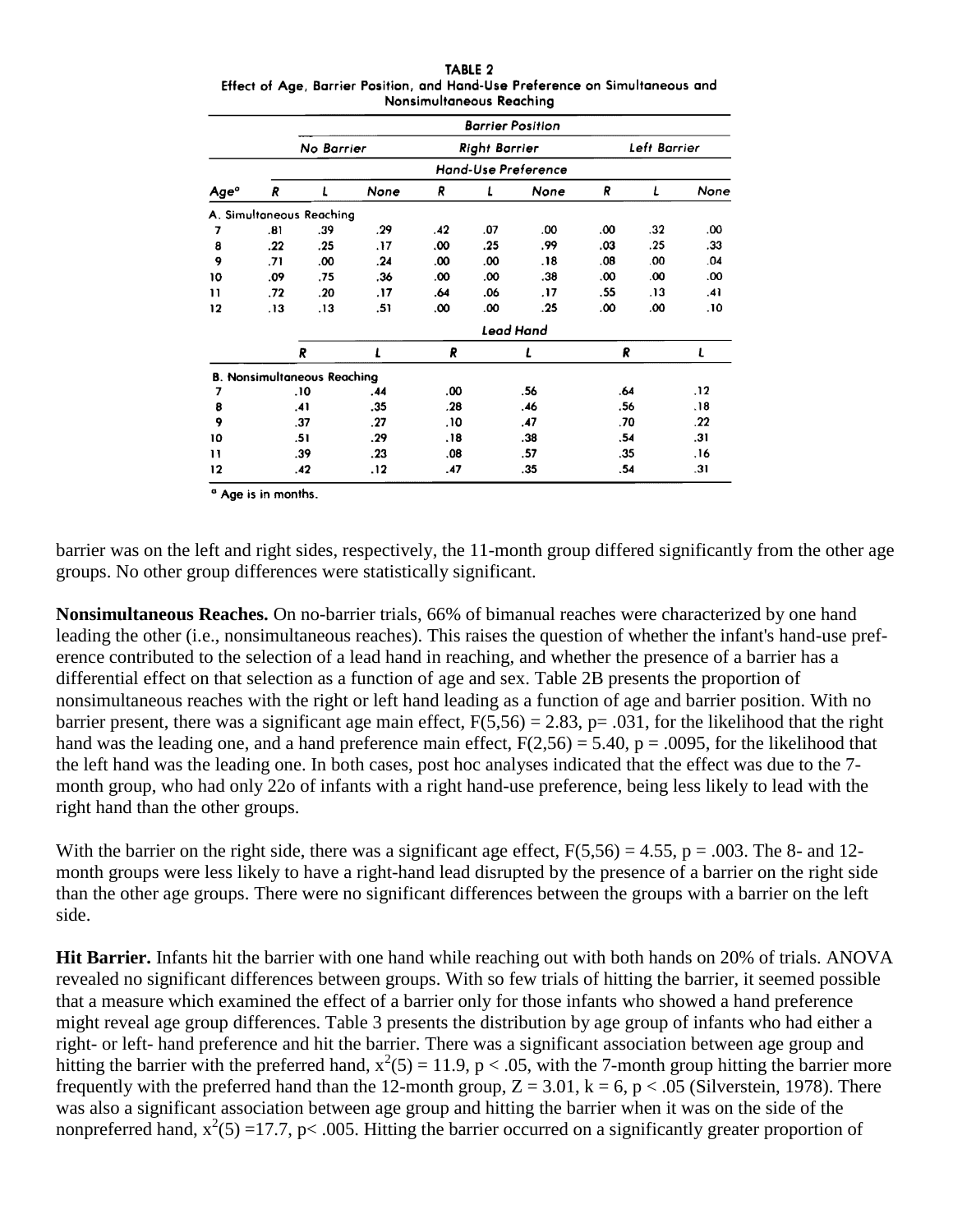trials in the 8-month group (who had the highest proportion of infants with a hand preference of any age group) then the 10-month group,  $Z = 3.74$ ,  $k = 6$ ,  $p < .01$ , and the 11-month group,  $Z = 3.74$ ,  $k = 6$ ,  $p < .01$ .

|                        | Relation of Age Group to Proportion of "Hit Barrier" Trials<br>For Infants With a Hand Preference |                                |  |  |  |
|------------------------|---------------------------------------------------------------------------------------------------|--------------------------------|--|--|--|
|                        | <b>Barrier Side</b>                                                                               |                                |  |  |  |
| Age Group <sup>o</sup> | Preferred Hand <sup>b</sup>                                                                       | Nonpreferred Hand <sup>b</sup> |  |  |  |
|                        | .35(17)                                                                                           | .22(18)                        |  |  |  |
| 8                      | .21(29)                                                                                           | .41(34)                        |  |  |  |
| 9                      | .13(23)                                                                                           | .14(22)                        |  |  |  |
| 10                     | .29(24)                                                                                           | .05(22)                        |  |  |  |
| 11                     | .10(21)                                                                                           | .09(23)                        |  |  |  |
| 12                     | .00(18)                                                                                           | .36(14)                        |  |  |  |

| TABLE 3                                                     |
|-------------------------------------------------------------|
| Relation of Age Group to Proportion of "Hit Barrier" Trials |
| For Infants With a Hand Preference                          |

<sup>a</sup> Age is in months.<br><sup>b</sup> Number in parentheses is sample size from which proportion is derived.

#### DISCUSSION

The major finding of this study is that the organization of bimanual reaching during the first year is a joint function of infant age, hand-use preference, and position relative to the midline of a barrier in the path of one of the hands. This is apparent in the pattern of results on simultaneous, nonsimultaneous, and "hit barrier" bimanual reaches.

The youngest and two oldest groups were significantly more likely than the intermediate age groups to reach out simultaneously with both hands when there was no barrier in the path of one hand. However, when a barrier was placed on either the right or left side, the 11-month-olds were the least likely to have their simultaneous reaches disrupted by the presence of a barrier. For the other groups, an impediment to the trajectory of one hand disrupted coordination between the two hands. This suggests that while infants as young as 7 months are capable of coordinating simultaneous reaches, the organization of these reaches may be different from that of the 11-month-olds. Since the simultaneous reaches of the 12-month-olds were more likely than those of the 11 month-olds to be disrupted by the presence of a barrier, the organization of bimanual reaching may undergo a reorganization between 11 and 12 months, a finding supported by the studies of Ramsay (e.g., 1985). The nature of such an organizational change is unclear from the present data, but its defining characteristic is that it permits a linkage between the two hands to resist disruption by a source of perturbation to either one of the hands.

The results for non-simultaneous reaching suggest a possible role for hand-use preference in resisting a perturbation to the path of one of the hands during bimanual reaching. With no barrier present and in age groups in which right-handedness predominates, most infants lead with the right hand. In the 7-month-old group, which is characterized by a high proportion of non-righthanded infants, right-hand leads are not evident. For 8-montholds, who had the highest proportion of right-handedness, a barrier placed to the infant's right side was less likely than in other groups to disrupt right-hand leads. Thus, hand-use preference appears to assist the infant in maintaining a coordinated bimanual reach despite obstacles placed in the path of the preferred hand.

The results from trials on which the infant hit the barrier with one hand are also suggestive of a relationship between hand-use preference and the use of information to the left or right of the midline. The 8-month-olds, a group consisting of 9 of 10 infants with a hand-use preference, were more likely than any other age group to hit the barrier with their nonpreferred hand when the barrier was on their nonpreferred side, but were unlikely to hit the barrier when it was on their preferred side. Moreover, infants in the older age groups, who did not exhibit as high a proportion of infants with a hand preference, were also unlikely to hit the barrier when it was on their preferred side. The recent work of Bullinger (1984) indicating that postural asymmetries may bias the perceptual field to the right or left suggests a possible interpretation of the performance of the 8-month-olds. These infants, because of strong lateral preferences, may have had a head-orientation bias to one side of the